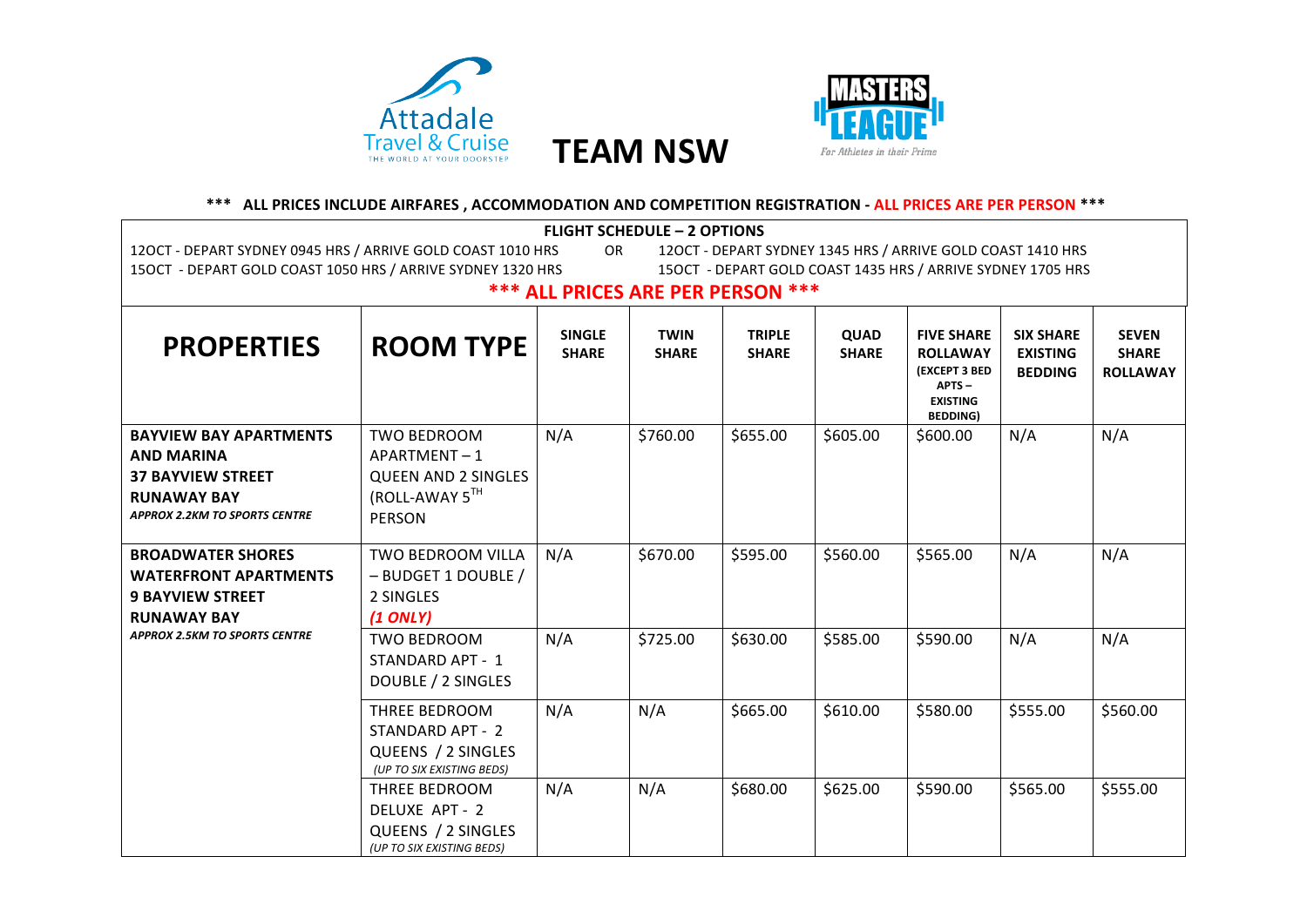| <b>PROPERTIES</b>                                                                                         | <b>ROOM TYPE</b>                                                                                                                                  | <b>SINGLE</b><br><b>SHARE</b> | <b>TWIN</b><br><b>SHARE</b> | <b>TRIPLE</b><br><b>SHARE</b> | QUAD<br><b>SHARE</b> | <b>FIVE SHARE</b><br><b>ROLLAWAY</b><br><b>(EXCEPT TWO</b><br><b>BED WITH 2</b><br>QUEENS / 2<br>SINGLES-<br><b>EXISTING</b><br><b>BEDDING)</b> | <b>SIX SHARE</b><br><b>EXISTING</b><br><b>BEDDING</b> | <b>SEVEN</b><br><b>SHARE</b><br><b>ROLLAWAY</b> |
|-----------------------------------------------------------------------------------------------------------|---------------------------------------------------------------------------------------------------------------------------------------------------|-------------------------------|-----------------------------|-------------------------------|----------------------|-------------------------------------------------------------------------------------------------------------------------------------------------|-------------------------------------------------------|-------------------------------------------------|
| <b>GRAND APARTMENTS</b><br>352/360 MARINE PARADE<br><b>LABRADOR</b><br><b>APPROX 5KM TO SPORTS CENTRE</b> | ONE BED CITY VIEW -<br>1 QUEEN (EXISTING<br><b>BEDDING FOR TWIN SHARE)</b>                                                                        | \$1015.00                     | \$730.00                    | N/A                           | N/A                  | N/A                                                                                                                                             | N/A                                                   | N/A                                             |
|                                                                                                           | ONE BED WATER VIEW<br>- 1 QUEEN(EXISTING<br>BEDDING FOR TWIN SHARE)                                                                               | \$1045.00                     | \$755.00                    | N/A                           | N/A                  | N/A                                                                                                                                             | N/A                                                   | N/A                                             |
|                                                                                                           | TWO BED CITY VIEW<br>1 QUEEN / 2 SINGLES                                                                                                          | N/A                           | \$755.00                    | \$650.00                      | \$600.00             | \$595.00                                                                                                                                        | N/A                                                   | N/A                                             |
|                                                                                                           | <b>TWO BED WATER</b><br>VIEW - 2 QUEENS<br>$(1$ ONLY)                                                                                             | N/A                           | \$790.00                    | \$675.00                      | \$620.00             | \$610.00                                                                                                                                        | N/A                                                   | N/A                                             |
|                                                                                                           | TWO BED WATER<br>$V$ IEW - 1 QUEEN / 2<br><b>SINGLES</b>                                                                                          | N/A                           | \$775.00                    | \$665.00                      | \$610.00             | \$605.00                                                                                                                                        | N/A                                                   | N/A                                             |
|                                                                                                           | <b>TWO BED SUPERIOR</b><br>WATER VIEW $-1$<br>QUEEN / 2 SINGLES                                                                                   | N/A                           | \$820.00                    | \$695.00                      | \$635.00             | \$625.00                                                                                                                                        | N/A                                                   | N/A                                             |
|                                                                                                           | TWO BEDROOM<br><b>SUPERIOR WATER</b><br>$V$ IEW - 2 QUEENS / 2<br>SINGLES (1Q AND 1S IN<br><b>EACH ROOM - EXISTING</b><br>BEDDING UP TO 6 PEOPLE) | N/A                           | N/A                         | N/A                           | \$635.00             | \$625.00                                                                                                                                        | \$615.00                                              | N/A                                             |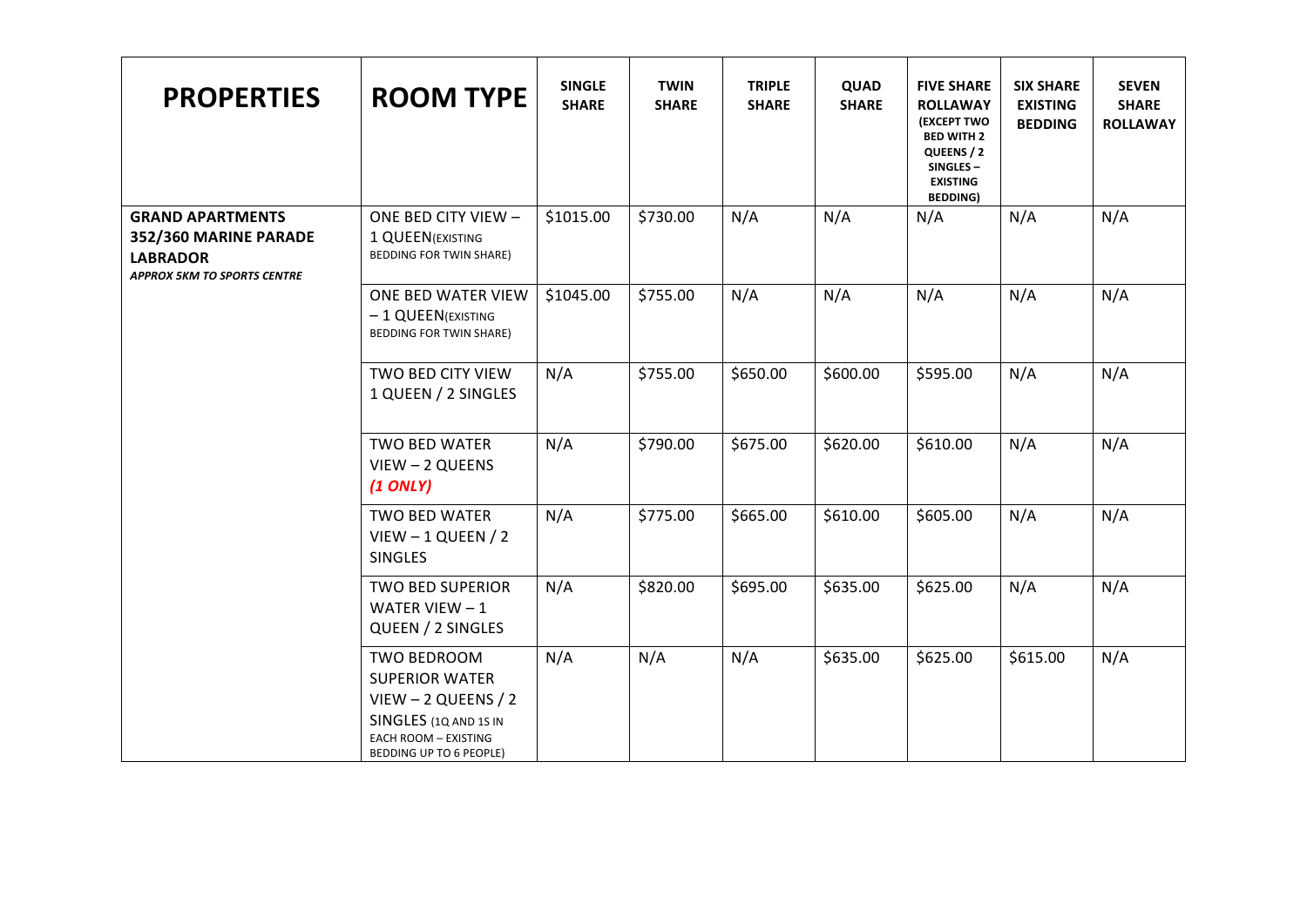| <b>PROPERTIES</b>                                                                                                  | <b>ROOM TYPE</b>                                                                                    | <b>SINGLE</b><br><b>SHARE</b> | <b>TWIN</b><br><b>SHARE</b> | <b>TRIPLE</b><br><b>SHARE</b> | <b>QUAD</b><br><b>SHARE</b> | <b>FIVE SHARE</b><br><b>ROLLAWAY</b><br>(EXCEPT 2 BED<br><b>FAMILY UNIT)</b> | <b>SIX SHARE</b><br><b>EXISTING</b><br><b>BEDDING</b> | <b>SEVEN</b><br><b>SHARE</b><br><b>ROLLAWAY</b> |
|--------------------------------------------------------------------------------------------------------------------|-----------------------------------------------------------------------------------------------------|-------------------------------|-----------------------------|-------------------------------|-----------------------------|------------------------------------------------------------------------------|-------------------------------------------------------|-------------------------------------------------|
| <b>RUNAWAY BAY MOTOR INN</b><br><b>429 OXLEY DRIVE</b><br><b>RUNAWAY BAY</b><br><b>APPROX 2KM TO SPORTS CENTRE</b> | <b>STANDARD DOUBLE</b><br>UNITS - 1 QUEEN                                                           | \$970.00                      | \$745.00                    | N/A                           | N/A                         | N/A                                                                          | N/A                                                   | N/A                                             |
| (ALL ROOMS HAVE BEDDING<br><b>TOGETHER IN ONE ROOM</b><br><b>UNLESS OTHERWISE STATED)</b>                          | KING COURTYARD SPA<br>UNITS $-1$ KING                                                               | \$1095.00                     | \$755.00                    | N/A                           | N/A                         | N/A                                                                          | N/A                                                   | N/A                                             |
|                                                                                                                    | <b>STANDARD FAMILY</b><br>UNIT $-1$ QUEEN / 2<br><b>SINGLES</b>                                     | N/A                           | \$710.00                    | \$645.00                      | \$615.00                    | \$595.00                                                                     | N/A                                                   | N/A                                             |
|                                                                                                                    | <b>FAMILY COURTYARD</b><br>SPA UNIT - 1 QUEEN /<br>2 SINGLES                                        | N/A                           | \$765.00                    | \$675.00                      | \$625.00                    | \$620.00                                                                     | N/A                                                   | N/A                                             |
|                                                                                                                    | <b>EXECUTIVE SUITE</b><br>$-1$ X KING                                                               | \$1255.00                     | \$850.00                    | N/A                           | N/A                         | N/A                                                                          | N/A                                                   | N/A                                             |
|                                                                                                                    | <b>TWO BEDROOM</b><br><b>FAMILY UNIT-1</b><br>QUEEN / 3 SINGLES<br>(EXISTING BEDDING)<br>$(1$ ONLY) | N/A                           | N/A                         | N/A                           | \$640.00                    | \$630.00                                                                     | N/A                                                   | N/A                                             |